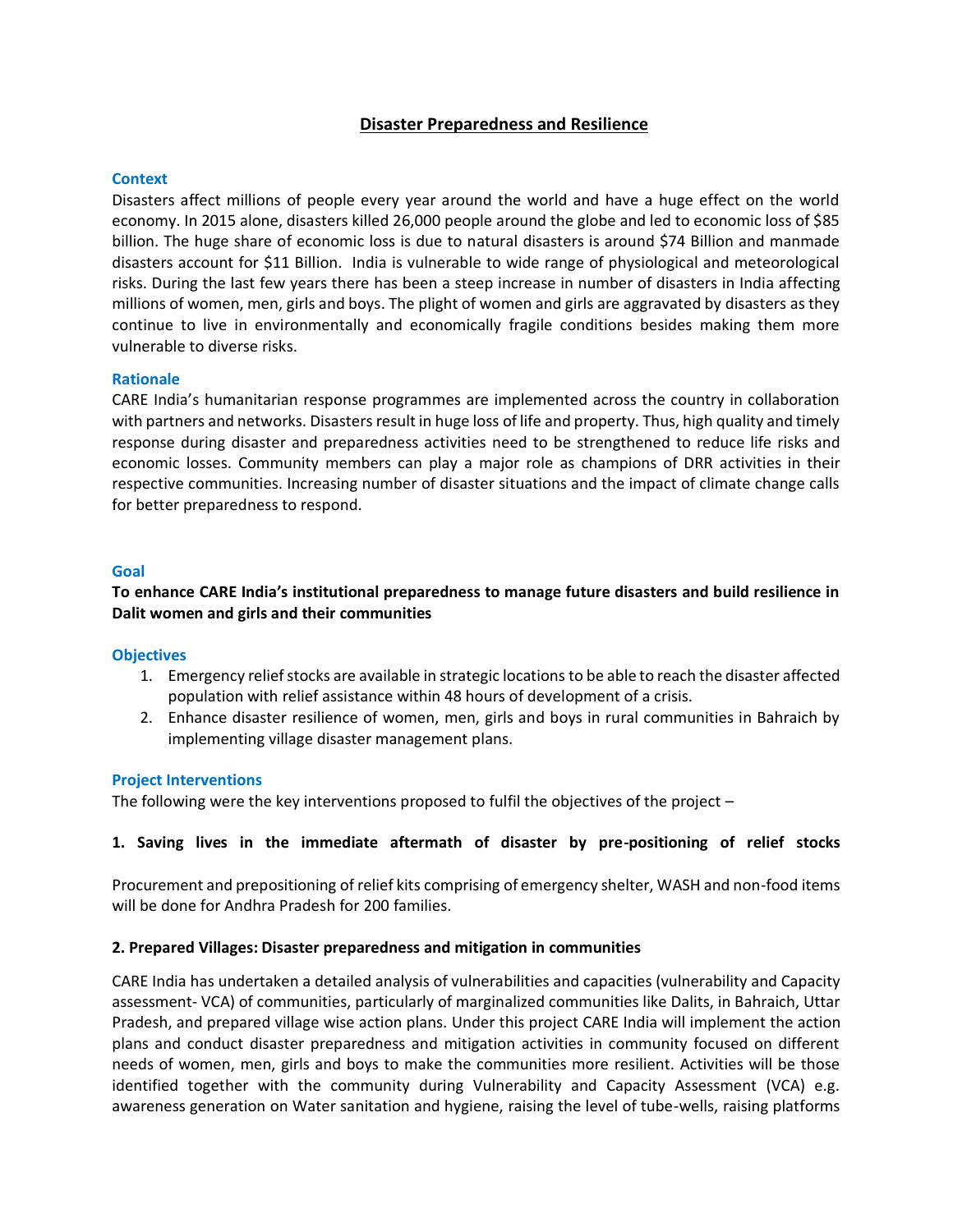and establishment of grain banks etc. It will also involve formation and strengthening of local governance structures comprising of women and men. Following activities will be undertaken:

- **Formation and strengthening of Social Monitoring Committee at the village level:** Social Monitoring Committees was formed in each intervention village as a model committee. The committee comprised of minimum 15 members' inclusion of 5 to 10 community members and 5 representatives from local administrative unit. The leadership positions were nominated based on common opinion, role clarity and responsibility, effort and time sharing. Every activity, decision and resolutions were systematically recorded and documented. Each committee comprise of 50% women members.
- **Implementing community disaster management plans-** Disaster management plans was finalized and implemented in coordination and consultation with the community to increase resilience in the intervened communities. The plan was also linked to village development plans.
- **Disaster mitigation activities to reduce the impact of disasters in future –** Mitigation activities was finalized in consultation with the communities. This included installation of raised handpumps (i.e. above high flood level)
- **Working closely with District administration to link the community plans with district Disaster mitigation plans**
- **Use IEC material for mass awareness -** The community members were provided with IEC materials (pamphlets, videos and songs) which were used during community events and festivals to spread mass awareness on disaster preparedness.

## **Approach:**

Enhancing Resilience of communities: Resilience is an integral part CARE's humanitarian work. During all the different phases of humanitarian interventions (preparedness, mitigation, response, relief, recovery) CARE India works closely with the communities and strives to reduce disaster risks and enhance community resilience.

#### **Expected Outcomes**

The following are the expected outcomes from the project -

- a) Organizationally, CARE India is better prepared to manage future disasters.
- b) Two villages in district Bahraich have reduced risk of future disasters (flood and earthquake) and local governance structures including women are strengthened, creating a model for the state.

## **Achievements**

- **Increase in Transparency led to appreciation from the community:** The project team shared the budget at the community level and got greater acceptance, won the appreciation and confidence of the community members especially the members of the newly formed Social Monitoring Committees (SMCs). The potential political interference was also handled through good cooperation and support from SMC members.
- **SMCs played a crucial role in flood response:** The members of the SMCs played a pro-active role in the recent flood response ensuring an effective and timely response i.e. finalizing beneficiary selection criteria, identification of beneficiaries, distribution of relief items, crowd management etc.
- **Women take leadership positions in the SMCs** The SMC membership comprises of 50% women members and women members also hold leadership positions (President, Secretary).